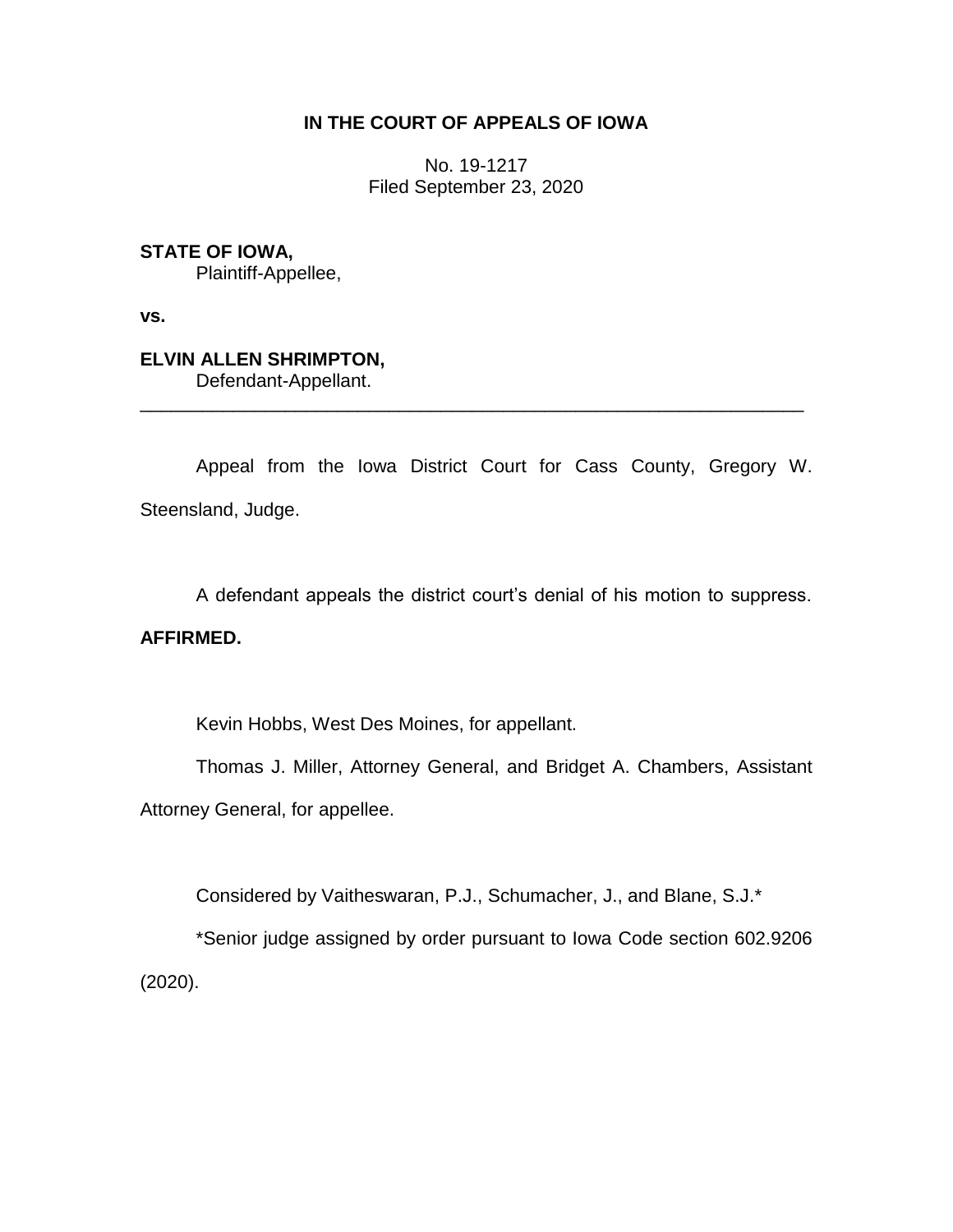#### **BLANE, Senior Judge.**

Elvin Allen Shrimpton appeals the district court's denial of his motion to suppress evidence. Because we find the deputy's search was incident to a lawful arrest, a recognized exception to the warrant requirement, we affirm.

### **I. Background facts and procedure.**

In November 2018, the owner of a rural property in Cass County north of Atlantic contacted the sheriff's office and reported that his son was back using drugs. The son and a number of his associates were staying on this property without permission. The sheriff's deputies recognized the names provided as suspected drug users. The property owner did not want anyone on the property, asked the sheriff to patrol the area, and gave the sheriff permission to enter the property to evict the trespassers. In addition, on November 6, a woman notified the sheriff's office that she had received Facebook messages from her boyfriend that he was being "held hostage" by an acquaintance, "Bridgette," and others at this same rural property. The woman provided copies of the messages to the deputy.

The Cass County Sheriff and several deputies proceeded to the rural property to investigate. There were several vehicles on the property. One vehicle was recognized as belonging to a person for whom there was an outstanding arrest warrant. Deputies knocked on the farmhouse door, and there was no answer. They proceeded to an outbuilding and heard noise coming from inside but found it locked. Deputy John Westering was listening at the door of a machine shed east of the house. He heard a door slam and suspected that someone had gone out the back door of the shed. He went around the side of the building to investigate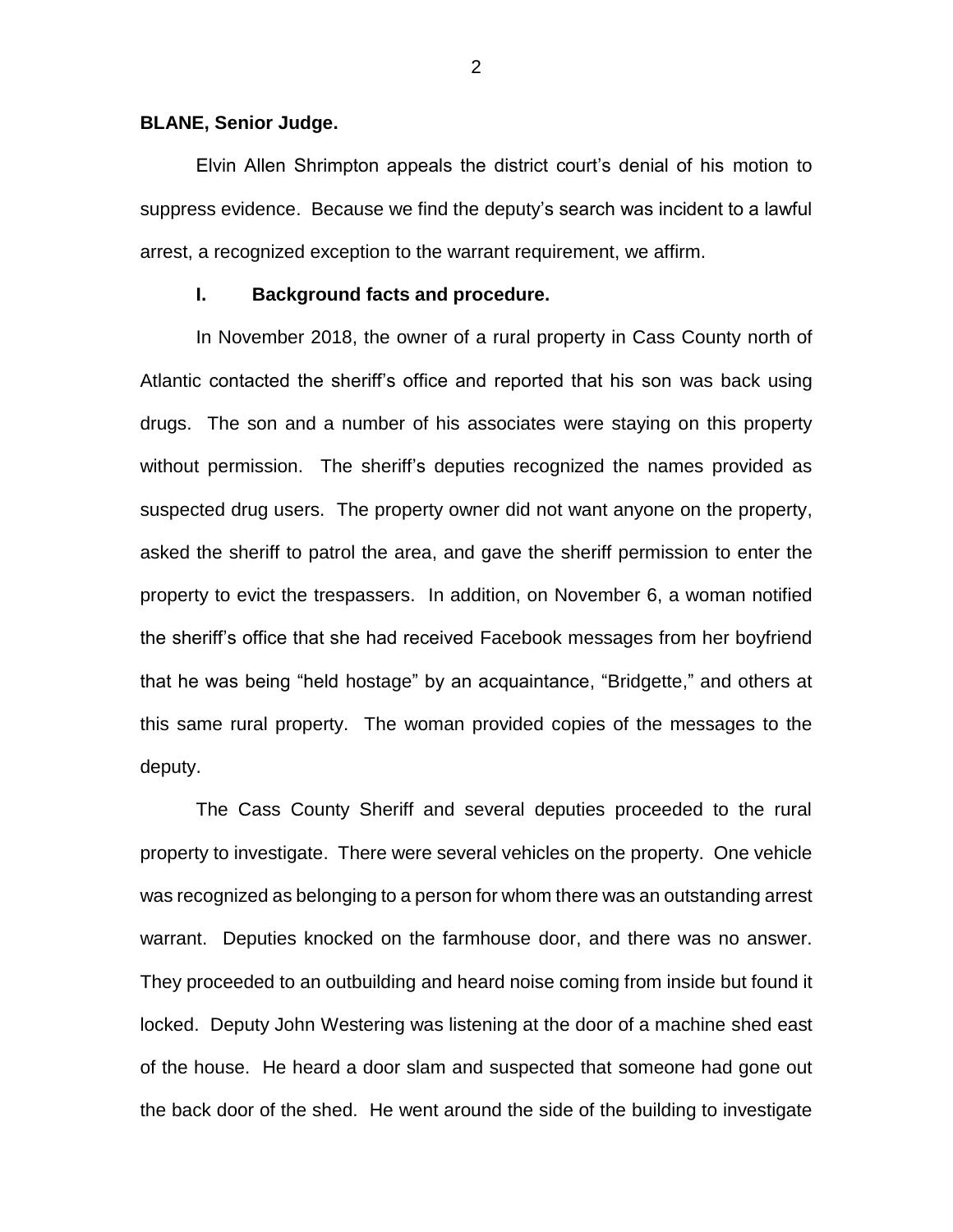and came upon Shrimpton. Shrimpton did not initially notice Deputy Westering, who shouted to other deputies that he had found someone. At that point, Shrimpton looked at the deputy and, while continuing to walk away, unclenched his fist and dropped items onto the ground that landed near his feet. Deputy Westering walked over to Shrimpton and saw that some of the items Shrimpton dropped were burnt pieces of foil, which he recognized as drug paraphernalia. The deputy later explained that in his experience, foil is commonly used to smoke meth. The foil pieces were still warm when he picked them up.

Deputy Westering was familiar with Shrimpton. They had attended school together since junior high school. He knew Shrimpton had an extensive criminal record that included a history of assaults as well as convictions in 2005 and 2008 for manufacturing methamphetamine. Deputy Westering arrested Shrimpton and handcuffed him. While patting down the outside of Shrimpton's pocket, he felt what he could tell was a cigarette package, but it did not feel like it held cigarettes. It was "spongy and there was a resistance to it when [he] touched the back part. It did not come back." Deputy Westering pulled the package out of Shrimpton's pocket and saw that instead of cigarettes, it held a plastic bag containing approximately eighteen ounces of white crystalline substance that later tested positive for methamphetamine.

Shrimpton was charged with possession with intent to deliver methamphetamine, in violation of Iowa Code section 124.401(1)(b)(7) (2018), and as a habitual offender, in violation of Iowa Code sections 124.411 and 902.8. He filed a motion to suppress the methamphetamine found in the search claiming Deputy Westering violated his rights to be free from unreasonable searches and

3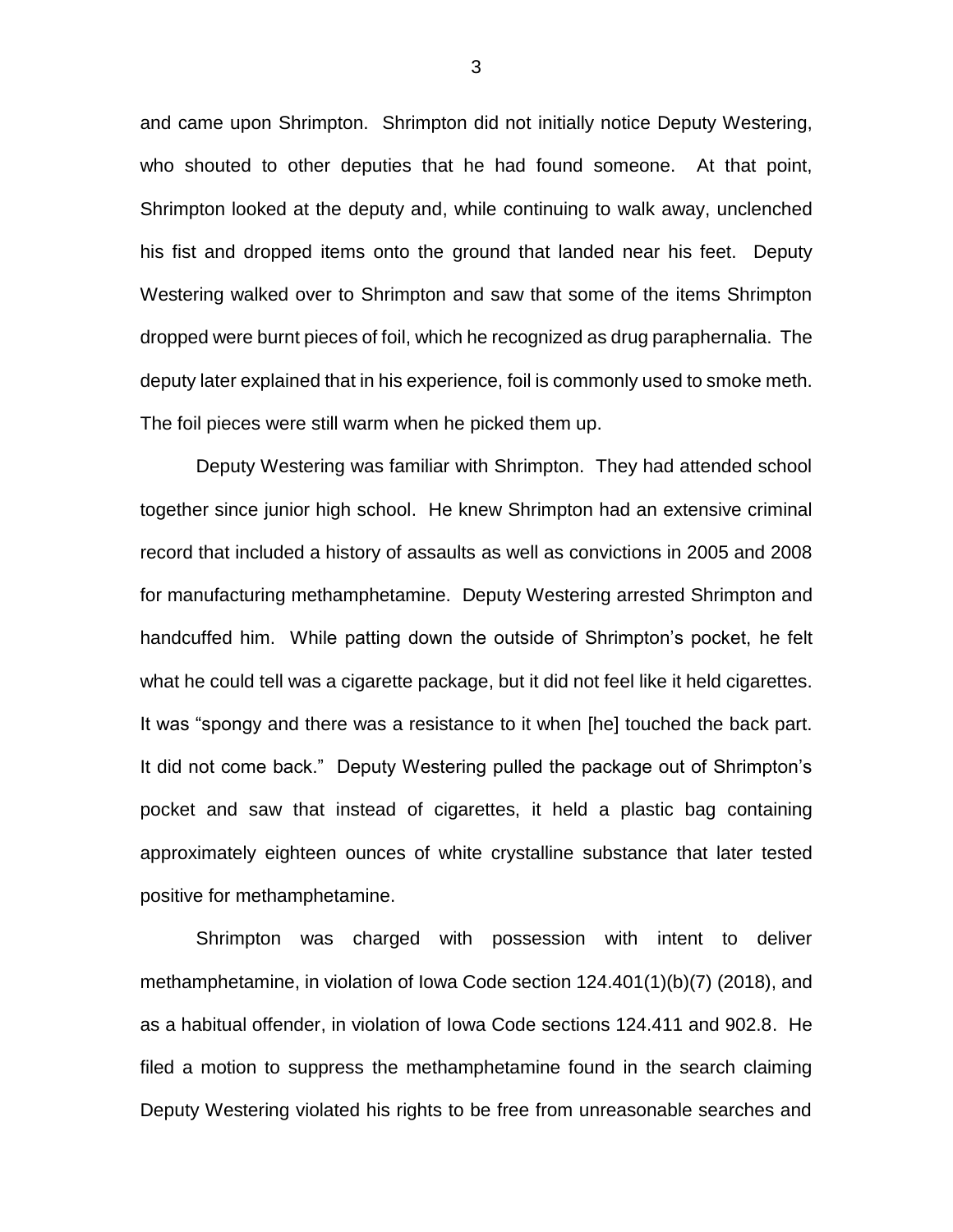seizures under the Fourth Amendment to the United States Constitution and the lowa Constitution.<sup>1</sup> Following a hearing on the motion, the district court ordered: "The Court finds this to be a search incident to arrest and not a DICKERSON V. MINNESOTA situation. Motion to Suppress is denied."

Shrimpton filed a "Motion for Expanded Ruling and Request for Reconsideration of Ruling," which the court denied. He then filed an "Application for Discretionary Review and Request for Stay" with the Iowa Supreme Court, which was denied. Shrimpton waived a jury trial and stipulated to trial to the court on the minutes of evidence. By order on June 4, 2019, the trial court found Shrimpton guilty as charged without the enhancement. On June 24, the court sentenced Shrimpton to prison not to exceed twenty-five years, with a mandatory minimum of one-third pursuant to Iowa Code section 124.413(1). Shrimpton appeals, solely challenging the ruling on the motion to suppress and the admission of the methamphetamine into evidence.

#### **II. Standard of review.**

 $\overline{a}$ 

"When a defendant challenges a district court's denial of a motion to suppress based upon the deprivation of a state or federal constitutional right, our standard of review is de novo." *State v. Brown*, 930 N.W.2d 840, 844 (Iowa 2019). "We examine the entire record and 'make an independent evaluation of the totality of the circumstances.'" *Id.* (quoting *State v. Meyer*, 543 N.W.2d 876, 877 (Iowa 1996), *abrogated in part on other grounds by Knowles v. Iowa*, 525 U.S. 113, 115 (1998)). "In doing so, we evaluate each case 'in light of its unique circumstances.'"

<sup>&</sup>lt;sup>1</sup> Shrimpton's motion did not specify the analogous lowa Constitution provision.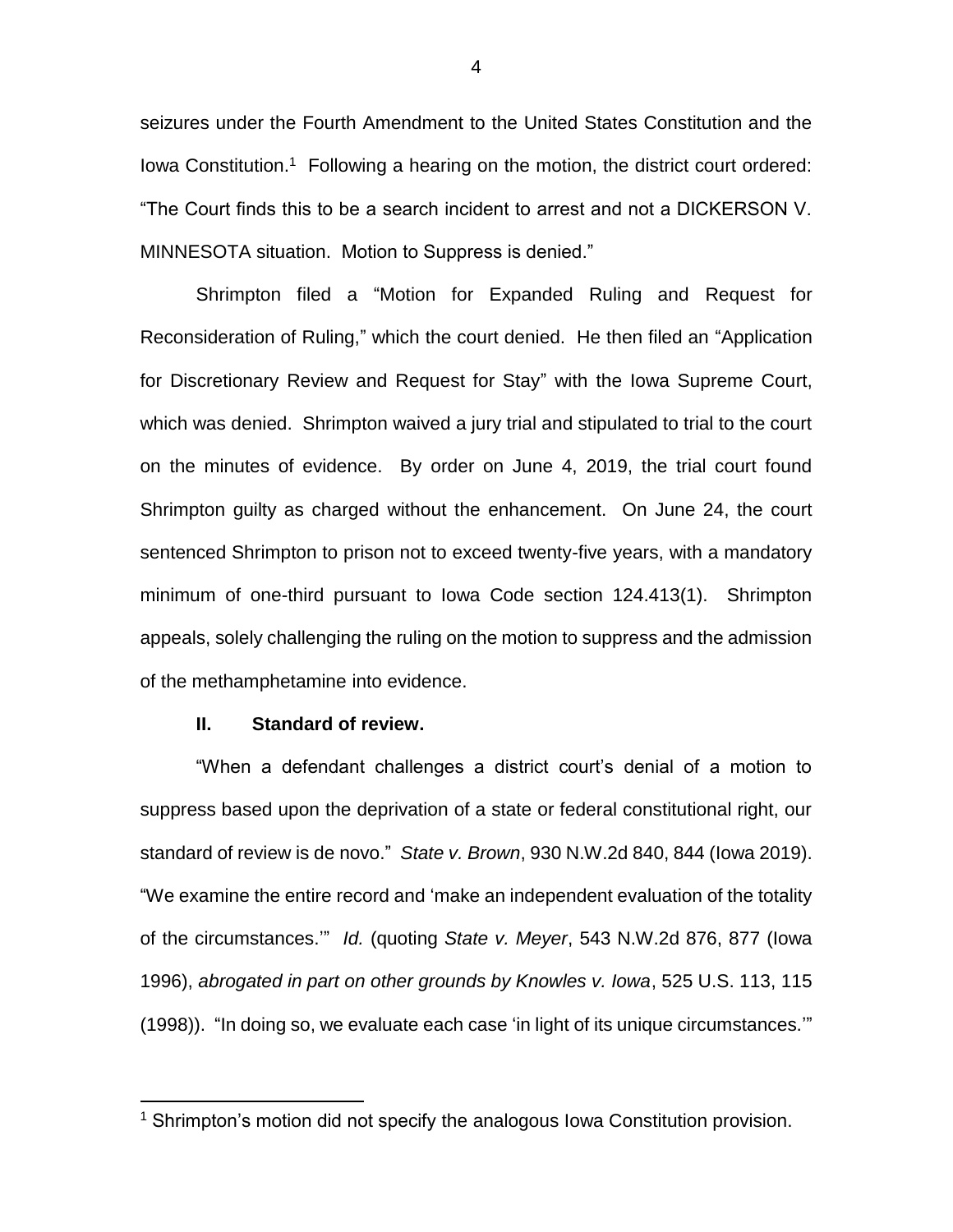*Id.* (quoting *State v. Kurth*, 813 N.W.2d 270, 272 (Iowa 2012)). "The court gives 'deference to the factual findings of the district court due to its opportunity to evaluate the credibility of the witnesses, but [is] not bound by such findings.'" *State v. Pals*, 805 N.W.2d 767, 771 (Iowa 2011) (quoting *State v. Lane*, 726 N.W.2d 371, 377 (Iowa 2007)).

### **III. Discussion.**

Shrimpton contends that the district court erred in denying his motion to suppress. He alleges that the search exceeded the scope of a lawful *Terry<sup>2</sup>* weapon search and that the officer lacked authority to make the arrest for a simple misdemeanor so that a search incident to arrest was not permitted. He also contends that the district court improperly admitted a prejudicial exhibit, the seized drugs, as part of its consideration of Shrimpton's motion to suppress the drugs.<sup>3</sup>

The Fourth Amendment to the United States Constitution and article I, section 8 of the Iowa Constitution protect persons against "unreasonable" searches and seizures. *Brown*, 930 N.W.2d at 846. The Iowa Supreme Court generally "interpret[s] the scope and purpose of the Iowa Constitution's search and seizure provisions to track with federal interpretations of the Fourth Amendment." *State v. Christopher*, 757 N.W.2d 247, 249 (Iowa 2008).

Warrantless searches are per se unreasonable if they do not fall within one of the well-recognized exceptions to the warrant requirement. *State v. Lewis*, 675 N.W.2d 516, 522 (2004); *State v. Legg*, 633 N.W.2d 763, 767 (Iowa 2001); *State* 

 $\overline{a}$ 

<sup>2</sup> *[Terry v.](https://1.next.westlaw.com/Document/Idf150bf79c9c11d993e6d35cc61aab4a/View/FullText.html?originationContext=docHeader&contextData=(sc.Default)&transitionType=Document&needToInjectTerms=False&docSource=2ad89fb380e0490798b4dc48f227d53b) Ohio*, 392 U.S. 1 (1968).

<sup>&</sup>lt;sup>3</sup> Since we find the trial court properly denied the motion to suppress, we find no need to address this issue.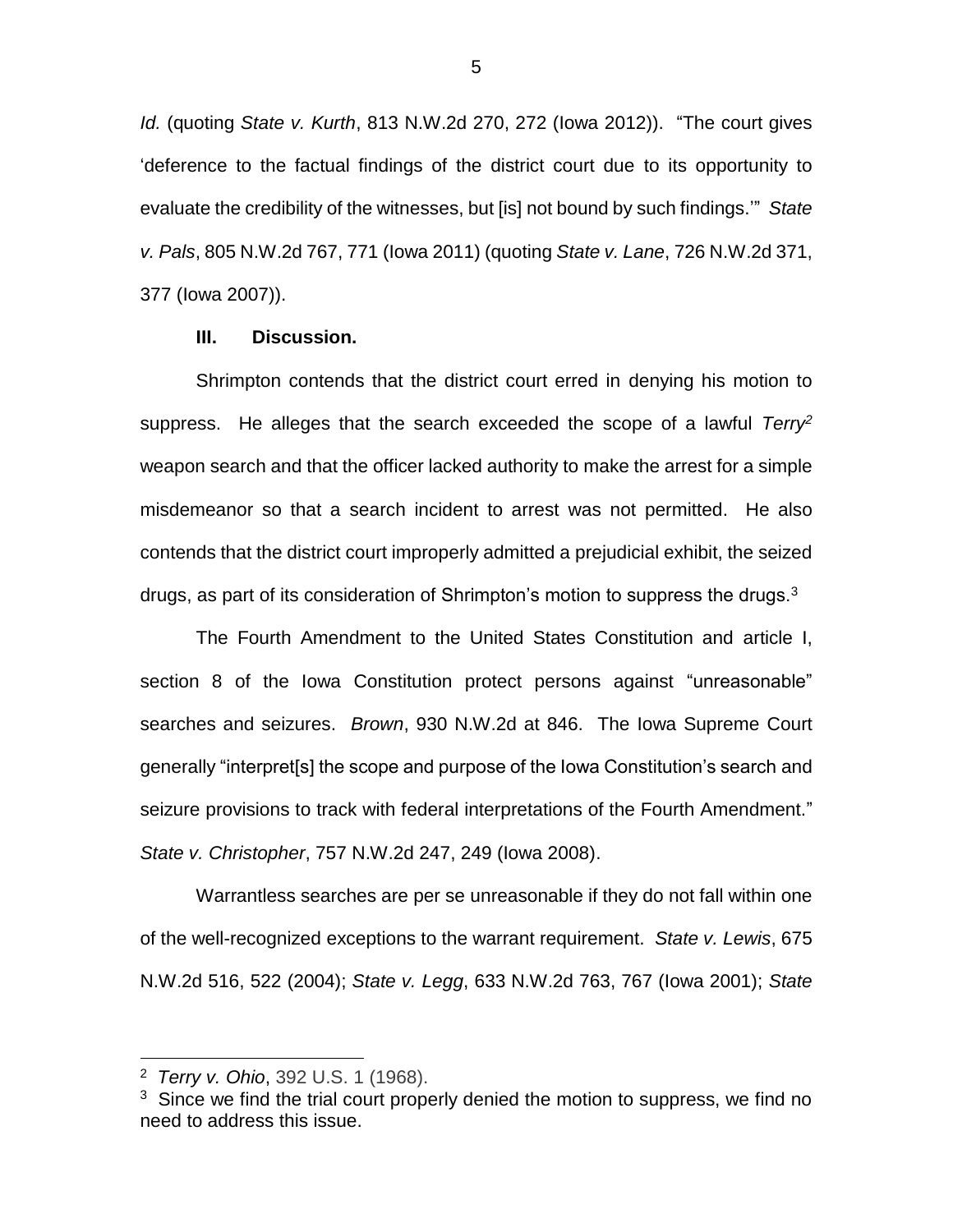*v. McGrane*, 733 N.W.2d 671, 676 (Iowa 2007). Those exceptions include: (1) consent search; (2) search based on probable cause and exigent circumstances; (3) search of items in plain view; or (4) search incident to a lawful arrest. *State v. Naujoks*, 637 N.W.2d 101, 107–108 (Iowa 2001). The State must prove by a preponderance of the evidence that a warrantless search falls within one of the exceptions. *Id.*

Shrimpton claims that the deputy's search did not fall within either the exception of a *Terry* search or a search incident to a lawful arrest. Searches incident to arrest are one of the recognized exceptions to the warrant requirement. *McGrane*, 733 N.W.2d at 676. A search incident to arrest "must be substantially contemporaneous with the arrest and confined to the immediate vicinity of the arrest." *Id.* at 676 (quoting *State v. Canas*, 597 N.W.2d 488, 492 (Iowa 1999), *abrogated on other grounds by State v. Turner*, 630 N.W.2d 601, 605 n.1 (Iowa 2001)). A search incident to arrest "allows a police officer 'to search a lawfully arrested individual's person and the immediately surrounding area without a warrant.'" *Christopher*, 757 N.W.2d at 249 (quoting *United States v. O'Connell*, 408 F. Supp. 2d 712, 723 (N.D. Iowa 2005)). "[A] search incident to an arrest need not be made *after* a formal arrest if it is substantially contemporaneous with it, *provided probable cause for the arrest existed* at the time of the search." *State v. Halverson*, No. 16-1614, 2017 WL 5178997, at \*2 (Iowa Ct. App. Nov. 8, 2017) (alteration and emphasis in original) (citation omitted). "So long as probable cause for an arrest existed at the time of the search, evidence seized remains admissible pursuant to the search-incident-to-arrest doctrine." *Id*.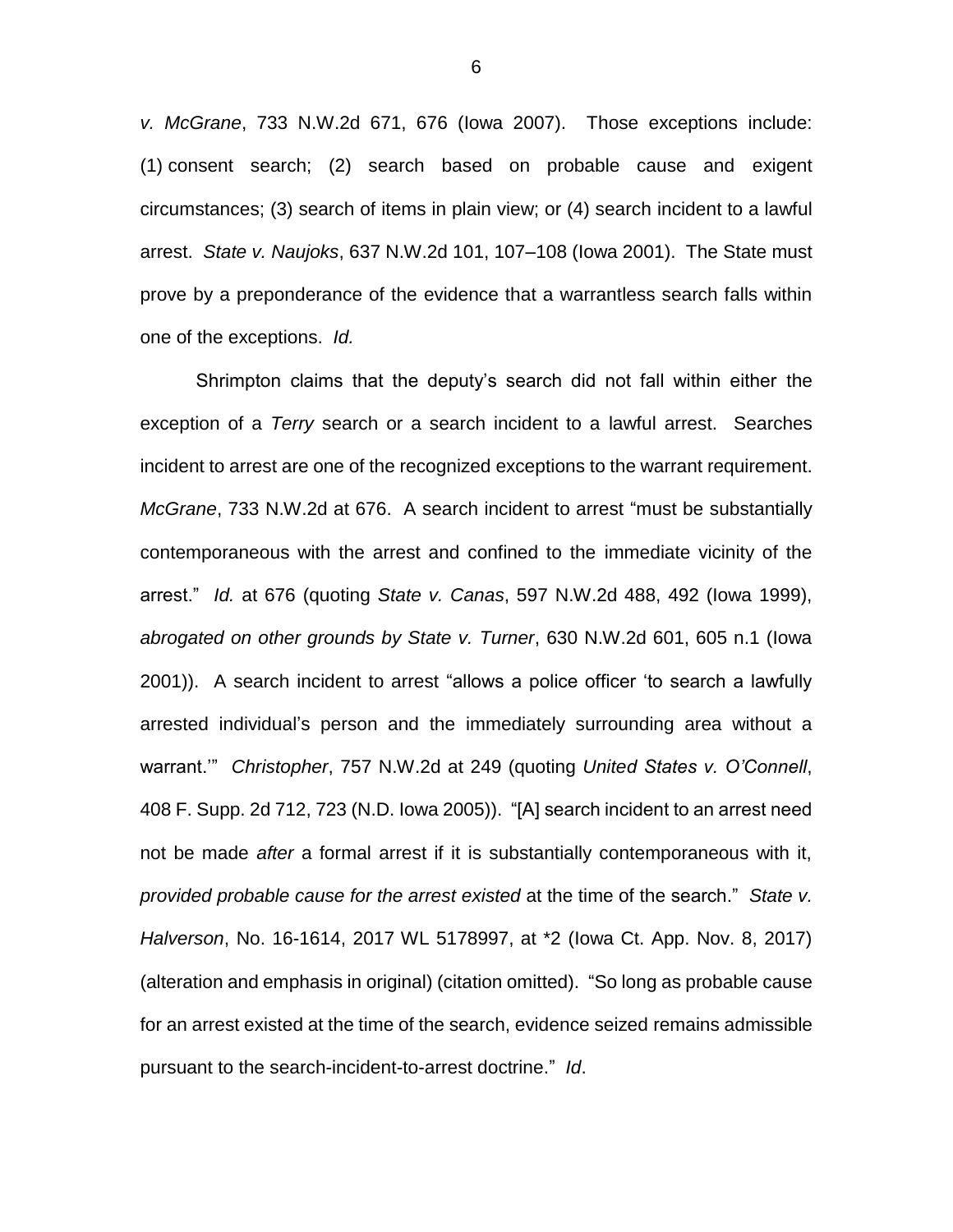Specifically, Shrimpton argues that the search incident to arrest cannot apply, citing Iowa Code section 804.7, arguing it only allows an officer to make an arrest for an indictable public offense. Iowa Code section 804.7 provides that an officer is authorized to make an arrest without a warrant where the officer has reasonable grounds to believe an indictable public offense has been committed. Shrimpton's argument continues that since possession of drug paraphernalia<sup>4</sup> is a simple misdemeanor, it did not provide a lawful basis for Deputy Westering to arrest him and conduct the search.

Shrimpton's reliance on section 804.7 is misplaced. It applies when the officer has not personally witnessed the public offense. Rather, as the State properly points out, pursuant to Iowa Code section 804.7(1), the deputy was authorized to arrest Shrimpton for the public offense of possession of drug paraphernalia under subsection 1 of section 804.7. That section provides: "A peace officer may make an arrest in obedience to a warrant delivered to the peace officer; and without a warrant: 1. For a public offense committed or attempted in the peace officer's presence." Iowa Code § 804.7(1). Here, the evidence establishes that the public offense was committed in Deputy Westering's presence. *See State v. Ceron*, 573 N.W.2d 587, 592 (Iowa 1997) (finding officer had probable cause to make a warrantless arrest for violation of municipal ordinance prohibiting possession of drug paraphernalia). The deputy thus had a lawful basis to make an arrest and conduct a search of Shrimpton's person without a warrant.

 $\overline{a}$ 

<sup>&</sup>lt;sup>4</sup> A person who knowingly or intentionally possesses drug paraphernalia commits a simple misdemeanor. *See* Iowa Code § 124.414(2)–(3).